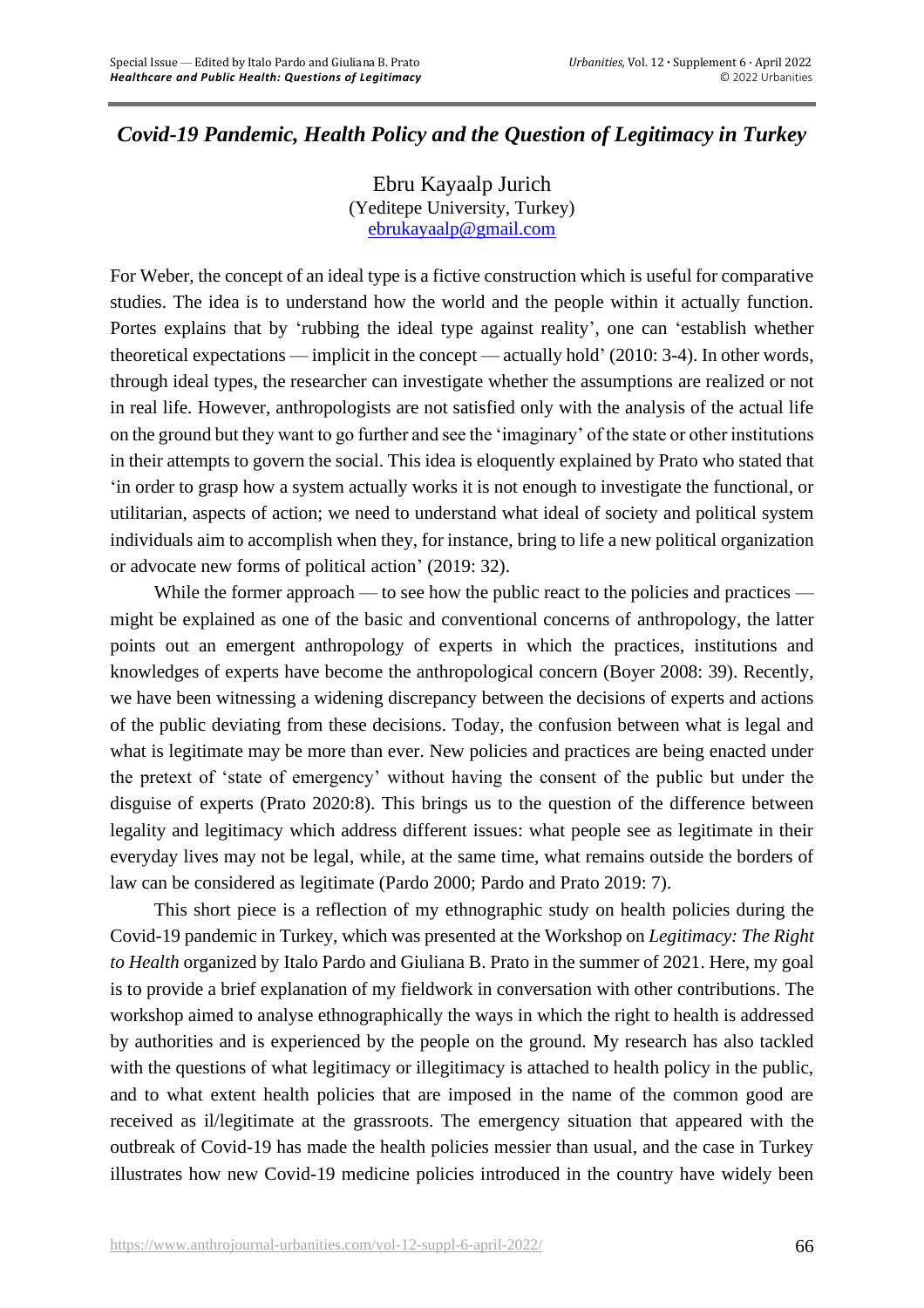accepted by the public but without having met the legitimacy criteria.

From the beginning of the pandemic, Hydroxychloroquine (hereafter HCQ) has emerged as the most controversial medicine for the Covid-19 treatment in the world: despite the lack of evidence for its efficacy and the scientific evidence of side effects, several countries have insisted on using it. After WHO stopped recommending HCQ for the treatment of Covid-19 in July 2020, the enthusiasm for the drug rapidly declined and the countries that used to be offering the drug to their patients eventually stopped using it. Interestingly, Turkey remained one of the countries that insisted on using the drug — time-wise longer and quantity-wise more than any country in the world. On 15 April 2020, Turkey's minister of health underlined that this standard treatment approach was unique to Turkey.

No other country used the drug Hydroxychloroquine in the initial treatment of all suspected and positive cases (of Covid-19). We stocked one million boxes of the drug before we even had our first case. Also, no other country uses the drug Favipiravir, which is imported from China, in the way we use it (Koca 2020).<sup>1</sup>

The Ministry of Health established tracer teams with the goal of screening the chain of contact in the infectious disease, reaching people infected by the coronavirus, monitoring them and isolating the diagnosed for treatment. However, as the Covid-19 cases drastically increased in the country, the teams' purpose has turned out to be dropping a bag of drugs at the door of the Covid-19 patients.<sup>2</sup> What is so striking is that not only the Covid-19 patients who had positive PCR tests but also their contacts were given drugs. In other words, infected patients as well as people who had contact with patients were prescribed these drugs even if they had a negative test result.

Turkey's persistent use of HCQ has constantly been questioned by national health organizations to no avail. Until the first week of May 2021, the government continued to use HCQ for all Covid-19 patients and their contacts, which, according to my calculations, accounts for more than 5 million people. There have been so many issues to investigate ethnographically the legitimacy of the Covid-19 drug practices in Turkey: how is HCQ treatment received at the grassroots? What tensions exist, if any, between the government health policies and the public response regarding the HCQ treatment? How do the patients as well as the doctors react to the use of HCQ in the treatment of Covid-19? Do the patients consider the use of HCQ legitimate or not? These were the questions I sought to answer.

What is specifically relevant for the purpose of this *Supplement* is the question of how a medicine, which is internationally neither legal nor scientifically legitimate for the Covid-19

<sup>&</sup>lt;sup>1</sup> Koca, F. [@drfahrettinkoca]. 2020. Türkiye tedavide farklı bir yaklaşıma sahip [Turkey has a different approach to treatment] *Twitter*, 26 April, <https://twitter.com/drfahrettinkoca/status/1250318172957208576> Accessed 1 July 2021.

<sup>&</sup>lt;sup>2</sup> They were short of time and missing the sufficient number of personnel. The original team, which was supposed to comprise epidemiology investigators and tracers, was later on replaced by *muhtars* (heads of local governments), teachers and other public employees (see [https://www.evrensel.net/haber/431209/etkili-filyasyon-yok-filyasyon-sadece-aile-icine-indirgenmis](https://www.evrensel.net/haber/431209/etkili-filyasyon-yok-filyasyon-sadece-aile-icine-indirgenmis-durumda)[durumda\)](https://www.evrensel.net/haber/431209/etkili-filyasyon-yok-filyasyon-sadece-aile-icine-indirgenmis-durumda).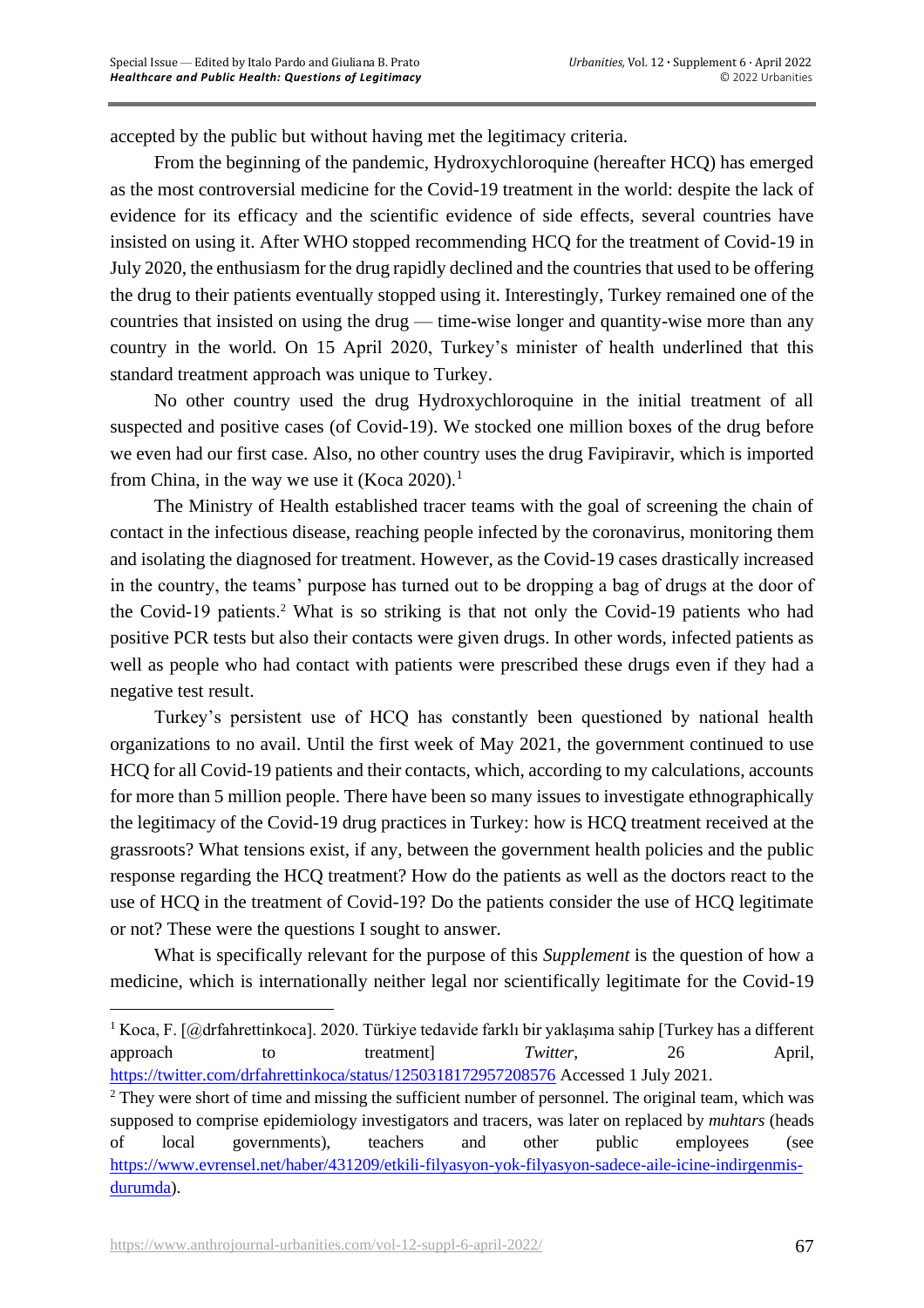treatment, has gained any sort of legitimacy in a country. When scientific studies have raised serious safety issues of the drug, many countries in the EU banned the use of HCQ for Covid-19 outside of clinical trials.<sup>3</sup> And, scientifically speaking, there is no substantial evidence that HCQ has been effective for the treatment of Covid-19. Atalay (2019) argues that the decisions of international institutions such as EU and IMF might operate beyond the borders of nation states and effect local citizens and create problems of legitimacy. But what if we are witnessing an opposite situation here: the health policies of a country are in direct opposition to the international public health authorities, and the entire country becomes a clinical trial place by the hand of its own legitimate.

As discussed, and ethnographically demonstrated by many contributions to this *Supplement* (Arnold 2022, Mollica 2022, Prato 2022), the pandemic did not hit everybody indiscriminately. There are many differences and areas of inequalities in accessing health care in several countries, which have led to other inequalities. However, the drug policy in Turkey adopted by the government has been pretty egalitarian since the Ministry of Health has provided the same drugs to every citizen. At this point it is useful to make a distinction between the right to health care and the right to health, which was one of the basic questions discussed in the Workshop. With its generous supply of drugs, the Turkish government provided health care for everybody but this did not necessarily mean that the medicated patients were truly treated, bringing out the point that the right to health care does not automatically lead to the right to health. The government was trying to leave a positive impression on the public that the country had the sufficient infrastructure as well as vital skills to manage and control the pandemic. Its presentation of the drug as effective and necessary for the treatment of Covid-19 was an attempt to legitimise the drug and promote the view that the government has been well-prepared for a disease that has, in fact, no treatment.<sup>4</sup>

In Turkey, an alternative mode of healthcare based upon the western medical system is developed and introduced by the government — not by individuals and communities — and put into operation for the entire population. In this *Supplement*, we see the opposite examples coming from below, such as cancer patients in Greece (Varelaki 2022), food and health sovereignty movements in Mexico (Olson 2023); folk medicine in South Korea and Israel (Sarfati 2022). The alternative treatments in these communities are neither perceived as legitimate medical treatments nor supported by the government, but they are still widely practiced by millions of people who trust them. In Turkey quite the opposite has taken place. The officially legitimate medical policy of the government was not trusted by the public;

<sup>&</sup>lt;sup>3</sup> See [https://www.ema.europa.eu/en/news/covid-19-chloroquine-hydroxychloroquine-only-be-used](https://www.ema.europa.eu/en/news/covid-19-chloroquine-hydroxychloroquine-only-be-used-clinical-trials-emergency-use-programmes)[clinical-trials-emergency-use-programmes](https://www.ema.europa.eu/en/news/covid-19-chloroquine-hydroxychloroquine-only-be-used-clinical-trials-emergency-use-programmes)

<sup>4</sup> Armstrong and Rosbrook-Thompson's (2022) ethnographic analysis of the public health programmes in the area of violence in London vigorously illustrates how people were sceptical of these programmes but they were united on the belief that the model could *demonstrate* success. They argue that the public health approach had the ability to *demonstrate* success, despite underlying questions as to its adequacy and legitimacy. Similarly, the Turkish government has combined the goal of *demonstrating* success with the goal of filling the vacuum in the treatment of Covid-19.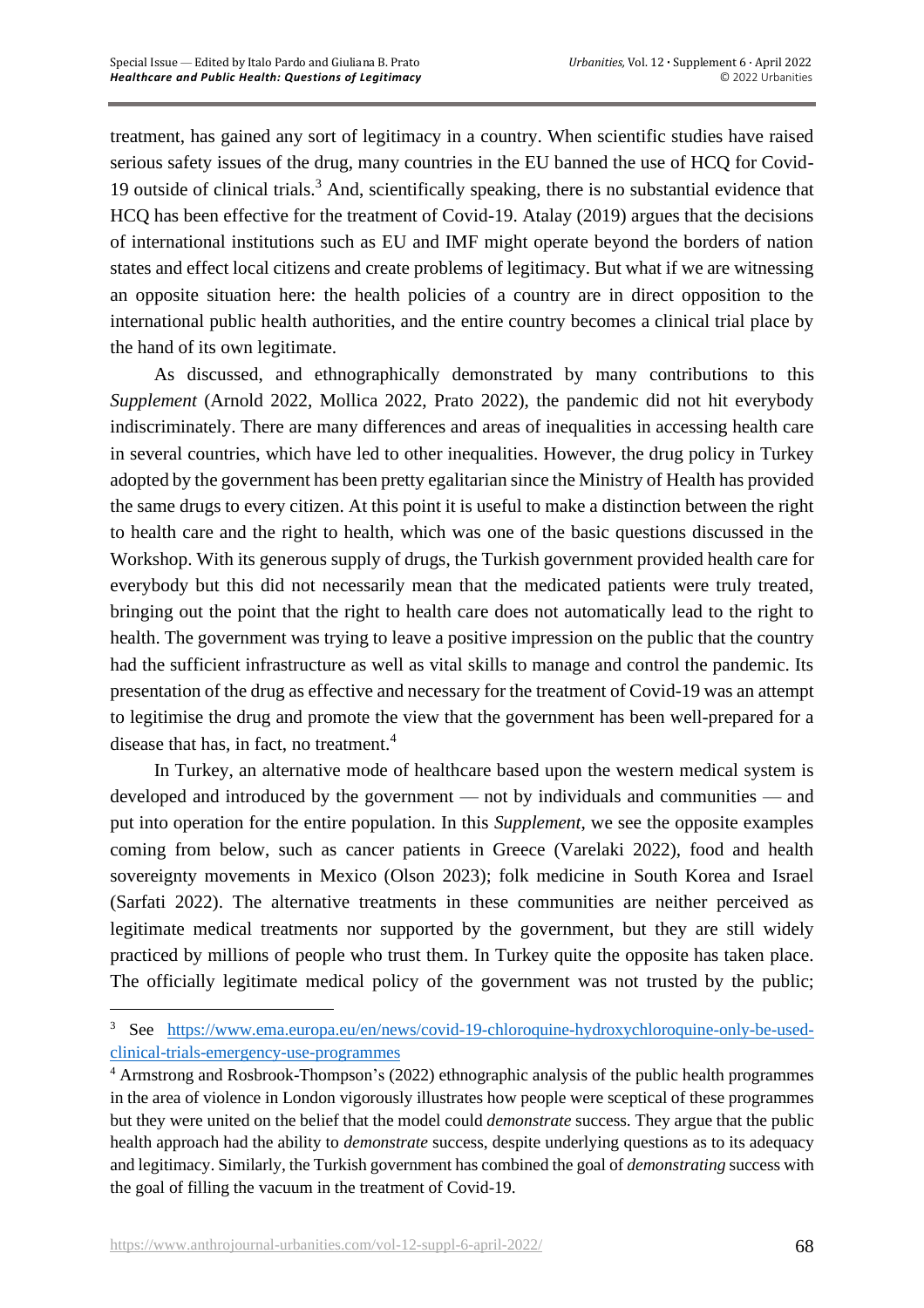patients were sceptical about the drugs and hesitant about taking them, yet my fieldwork illustrated that, paradoxically, many took the pills despite their lack of trust, though they first consulted their doctors, friends, relatives or neighbours, or did research on the internet.

Rather than the drug's actual effectiveness (which nobody mentioned during my fieldwork), for some patients what mattered was the drug's ability to give a sense of control over the uncertainty of the pandemic and to offer a sense of peace of mind in their fight against Covid-19. As Channa suggested, in a situation of uncertainty, the legitimization of something is also associated with the desire of the sufferers for some kind of solace or support.<sup>5</sup> Several patients decided to take the drug after self-monitoring their health conditions. For example, a middle-aged female informant explained that when she and her daughters became sick, at first, they did not take the pills that had been delivered to them. They kept self-monitoring. When one of the daughters, who had asthma, got worse, she started taking HCQ, while the other daughter stopped taking the pills half-way through the course, when she felt better. They were the main actors in monitoring and managing their health risk, both prior to taking the pills and while taking them.

In brief, none of the patients whom I have met have uncritically or unconditionally accepted the drugs handed to them by the government.<sup>6</sup> The consent given to HCQ was always very partial and conditional (Rosbrook-Thompson 2019: 42). It was partial because the patients were doubtful about the efficacy of the drug as promoted by the government; it was conditional because the patients were ready to quit the drug as soon as they felt better. Therefore, the government's scientific legitimation of the pills was not automatically trusted and approved by the public.<sup>7</sup> The 'legitimacy' of the HCQ has not necessarily emerged from trust in the government; rather, it has depended on the daily life assessments, judgements and beliefs of patients in their struggle with Covid-19. This situation has created a discrepancy between practical acceptance and legitimacy; people might accept something even if they do not see it as legitimate and, as in this case, they do not trust the efficiency of the treatment.

Legitimacy is a very complex issue. As Pardo and Prato argue (2019), its borders are changing overtime along with the changes and expectations of the society. My ethnographic research in terms of how Covid-19 patients react to the government's policy of HCQ in Turkey also brings out another aspect of the complexity of legitimacy. Even though the political decisions are imposed from the top, this does not necessarily mean that they would be entirely accepted at the grassroots. As discussed by Pardo (2022) in this volume some official, legal source of information about what is legitimate says one thing; at the grassroots, the view of what is legitimate says another thing, based on people's lived experience.

<sup>&</sup>lt;sup>5</sup> I would like to thank Subhadra Mitra Channa for this comment about my paper when it was discussed during the Workshop.

<sup>6</sup> This is similar to what Spyridakis (2019) found in his fieldwork in Athens; he showed how the poverty programmes were seriously questioned from below in terms of policy and how citizens acted based on their own understandings.

<sup>&</sup>lt;sup>7</sup> Krase and Krase (2019) and Kürti (2019) address the point raised by Pardo (2000) that democratic states need authority and must rely on citizens' trust in order to rule; however, in the Turkish case, we see that the citizens comply with the health policies of the government without trusting them.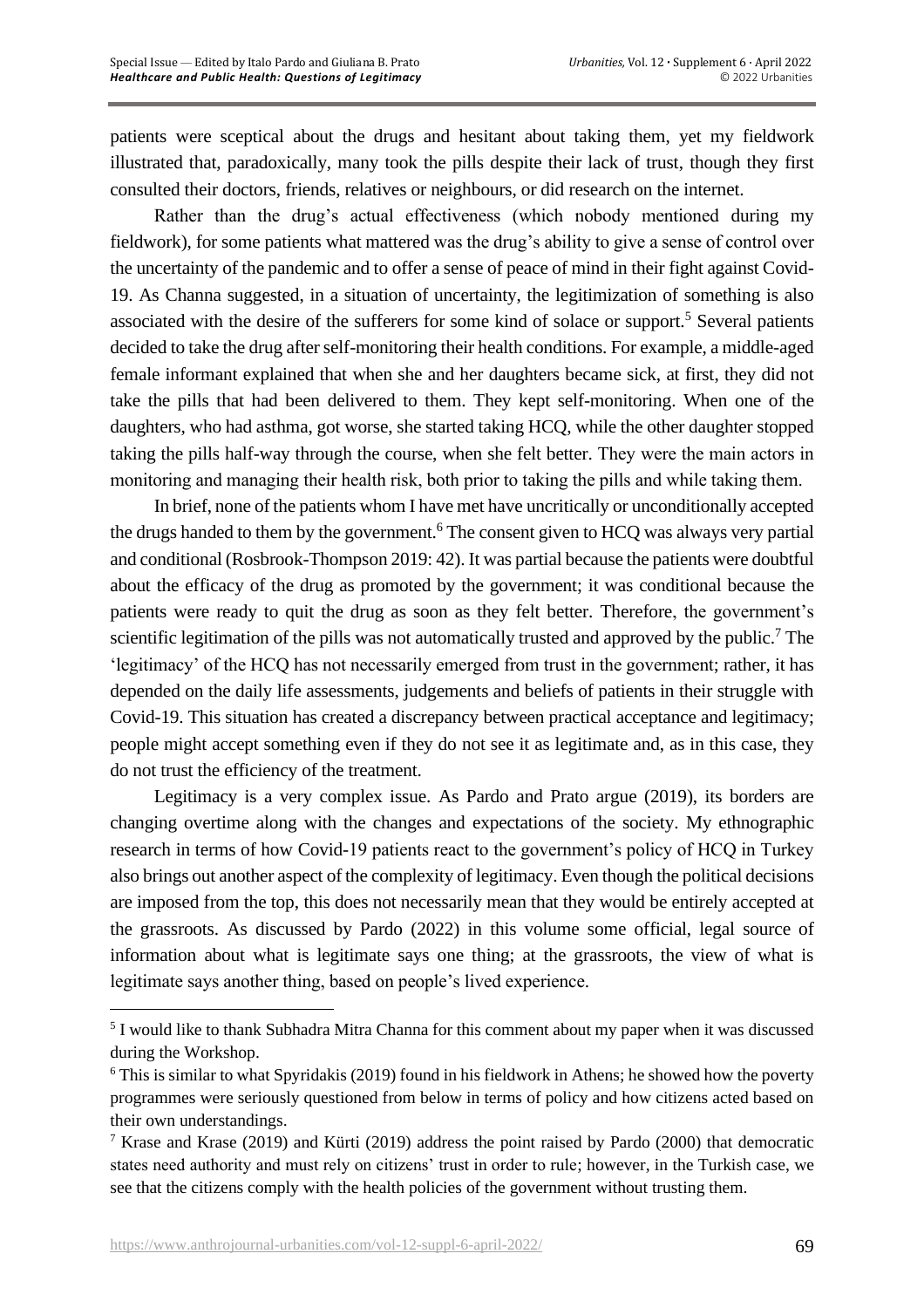## **References:**

- Amstrong, G. And J. Rosbrook-Thompson. 2022. Interrogating the Public Health Approach: Lessons from the Field of Urban Violence. In I. Pardo and G.B. Prato (eds), *Healthcare and Public Health: Questions of Legitimacy*. Special issue, *Urbanities-Journal of Urban Ethnography*, 12 (Suppl. 6): 79-85.
- Arnold, J. 2022. Long Covid/Long View: Searching for Legitimate Care. In I. Pardo and G.B. Prato (eds), *Healthcare and Public Health: Questions of Legitimacy*. Special issue, *Urbanities-Journal of Urban Ethnography*, 12 (Suppl. 6): 58-64.
- Atalay, Z.N. 2019. Legal but Not Legitimate: The Changing Practices of Financial Citizenship in Turkey. In I. Pardo and G. B. Prato (eds), *Legitimacy: Ethnographic and Theoretical Insights*. New York: Palgrave Macmillan.
- Boyer, D. 2008. Thinking through the Anthropology of Experts. *Anthropology in Action*, 15.2: 38-46.
- Krase, J. and Krase, K. 2019. Undermining Governmental Legitimacy at the Grass Roots: The Role of Inflated Expectations of Community Accountability. In I. Pardo and G. B. Prato (eds), *Legitimacy: Ethnographic and Theoretical Insights*. New York: Palgrave Macmillan.
- Kürti, L. 2019. Trust and Legitimacy in Hungary. In I. Pardo and G. B. Prato (eds), *On Legitimacy: Multidisciplinary Reflections.* Special issue, *Urbanities-Journal of Urban Ethnography*, 9 (Suppl. 2): 119-133.
- Mollica, M. 2022. Managing Public Health in a Fragile Consociation: Lebanon between Wars, Explosions and the Covid-19 Pandemic. In I. Pardo and G.B. Prato (eds), *Healthcare and Public Health: Questions of Legitimacy*. Special issue, *Urbanities-Journal of Urban Ethnography*, 12 (Suppl. 6): 78-84.
- Olson, E. 2023. *Health Sovereignty in West-Central Mexico: Legitimacy from the Grassroots*. In I. Pardo and G. B. Prato (eds), *The Legitimacy of Healthcare and Public Health: Anthropological Perspectives*. New York: Palgrave Macmillan; forthcoming.
- Pardo, I. and Prato, G. B. 2019. Ethnographies of Legitimacy: Methodological and Theoretical Insights. In I. Pardo and G. B. Prato (eds), *Legitimacy Ethnographic and Theoretical Insights*. New York: Palgrave Macmillan.
- Pardo, I. 2022. Illegitimate Rule Harms Italians' Health and Safety. In I. Pardo and G.B. Prato (eds), *Healthcare and Public Health: Questions of Legitimacy*. Special issue, *Urbanities-Journal of Urban Ethnography*, 12 (Suppl. 6): 16-23.
- Portes, A. 2010. *Economic Sociology: A Systematic Inquiry*. Princeton, NJ: Princeton University Press.
- Prato, G. B. 2019. On the Legitimacy of Democratic Representation: Two Case Studies from Europe. In I. Pardo and G. B. Prato (eds), *Legitimacy: Ethnographic and Theoretical Insights.* New York: Palgrave Macmillan.
- Prato, G. B. 2020. Introduction: Pandemic Emergency, Solidarity and Brutus Tactics. In G. B. Prato (ed.), *City Life and Beyond in Times of Pandemic.* Special Issue, *Urbanities-*